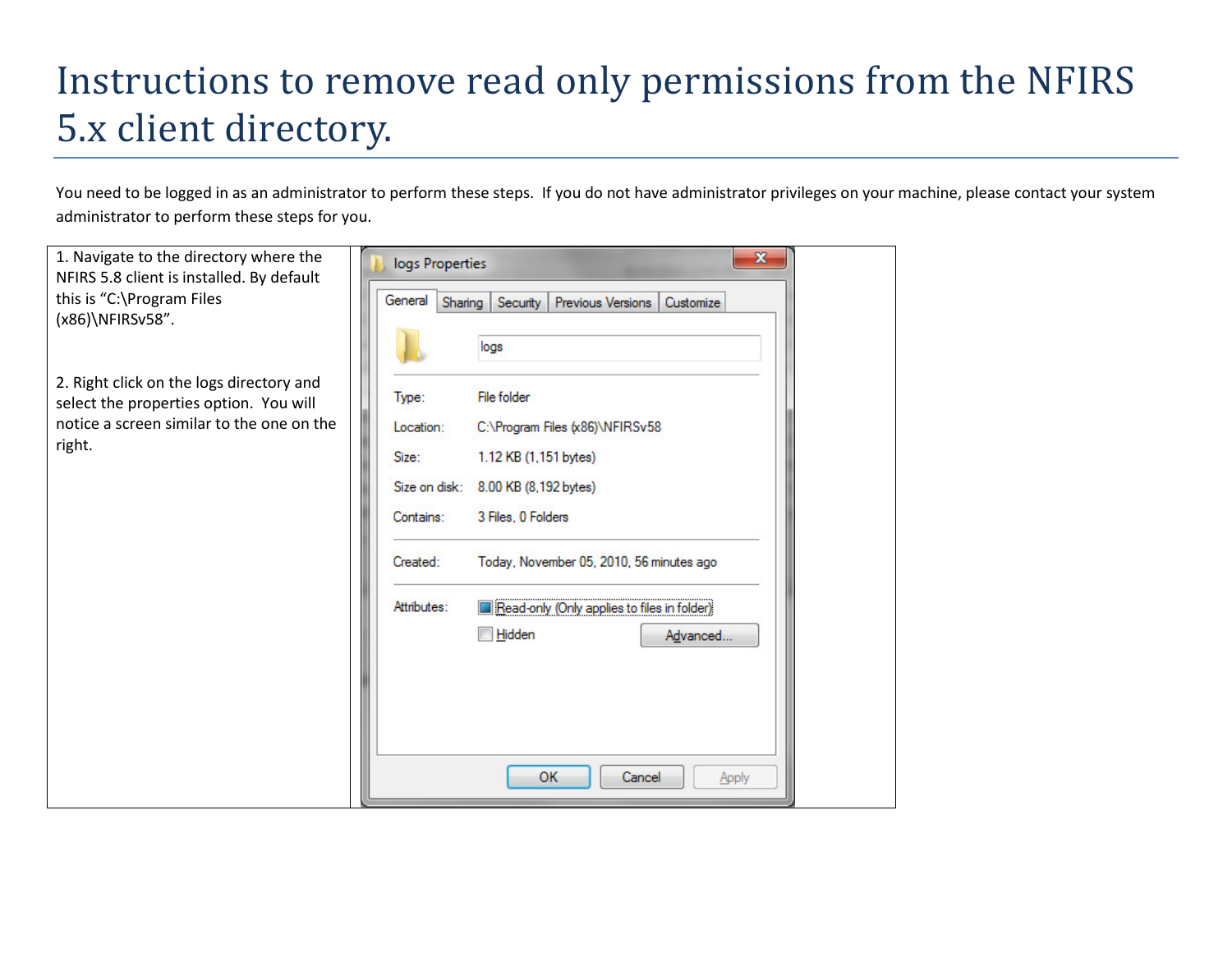| 3. Click on the security tab.                                                                                                                  | $\mathbf{x}$<br>logs Properties<br>R.                                                                                                                                                                                                                                                                                                              |
|------------------------------------------------------------------------------------------------------------------------------------------------|----------------------------------------------------------------------------------------------------------------------------------------------------------------------------------------------------------------------------------------------------------------------------------------------------------------------------------------------------|
| 4. Find the line that says "Users (Your<br>Computer Name\Users)" under the<br>"Group or user names: " area and click<br>on it to highlight it. | Security<br>Previous Versions<br>Customize<br>General<br>Sharing<br>Object name: C:\Program Files (x86)\NFIRSv58\logs<br>Group or user names:<br><b>SA</b> Administra<br>M-MJYRM66\Administrators)                                                                                                                                                 |
| 5) Click on edit button.                                                                                                                       | 4<br>IM66\Users)<br>Jsers <sup>min</sup><br><b>&amp;</b> TrustedInstaller<br>5<br>m.<br>To change permissions, click Edit.<br>Edit<br>Permissions for Users<br>Allow<br>Derry<br>Full control<br>Modify<br>Read & execute<br>List folder contents<br>Read<br>Write<br>For special permissions or advanced settings,<br>Advanced<br>click Advanced. |
|                                                                                                                                                | Learn about access control and permissions<br><b>OK</b><br>Cancel<br>Apply                                                                                                                                                                                                                                                                         |